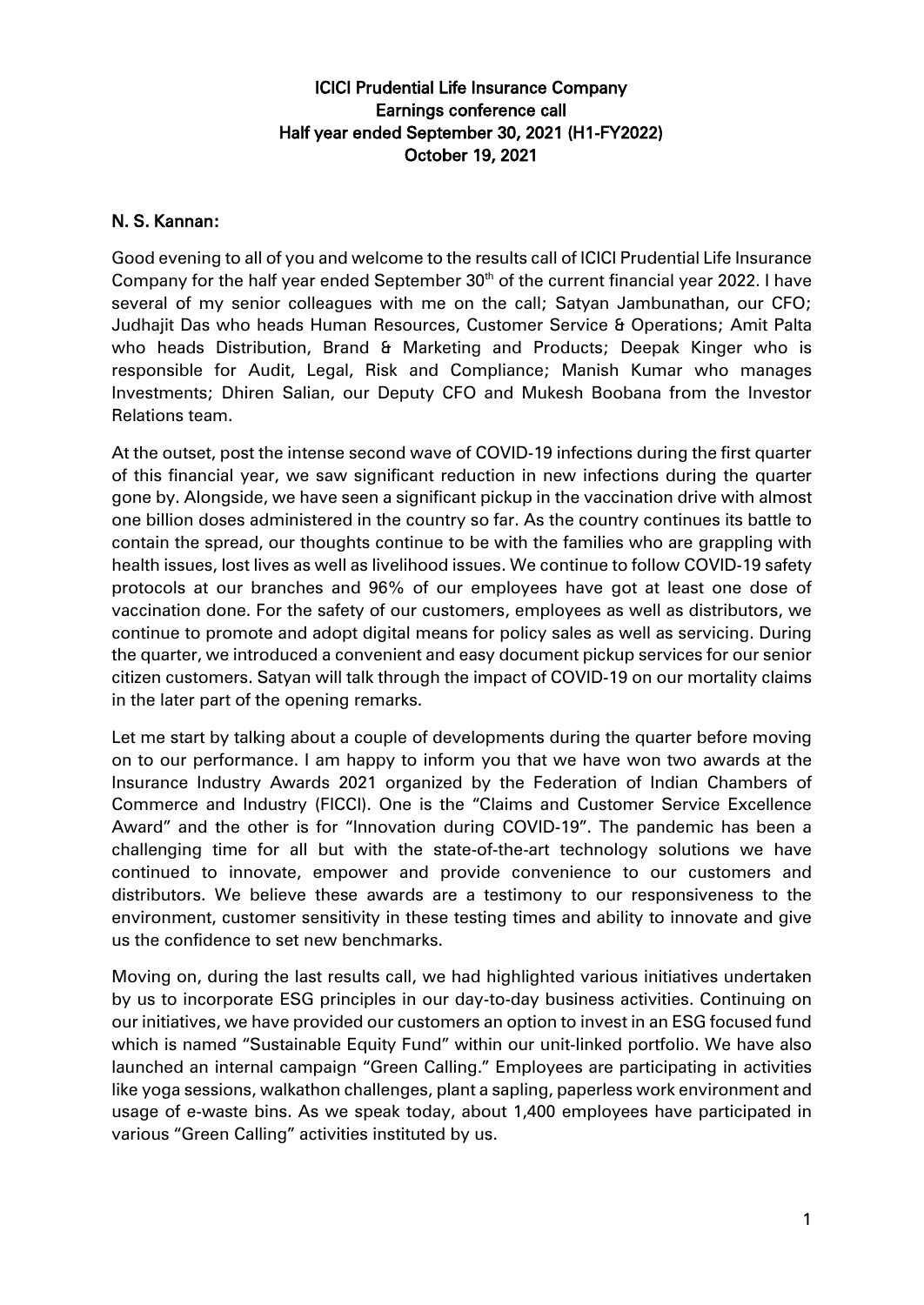I will now move on to our performance for the quarter. Our 4P strategic elements i.e. Premium growth, Protection business growth, Persistency enhancement and Productivity improvement continue to guide us towards our objective of growing the absolute Value of New Business, while ensuring that our customer is at the core of everything we do.

I will talk through our performance on the 4Ps through slides 5 to 10 of our presentation and then conclude with a commentary on Value of New Business.

Let me start with the first P of our strategic elements which is Premium growth. Our Annualized Premium Equivalent (APE) grew by 35% to  $\bar{\tau}$  19.77 billion in Q2-FY2022 resulting in a 40% year-on-year growth for the half year ended September 2021. With this, we have registered a strong year-on-year growth for three consecutive quarters now. Also, our APE for Q2-FY2022 saw a strong sequential growth of 62% over first quarter. Based on total new business premiums, the growth was at 32% year-on-year for Q2-FY2022 to  $\bar{\tau}$ 39.02 billion resulting in a 45% year-on-year growth for the half year ended September 2021. So, our market share based on retail weighted received premium stood at 7.6% for H1-FY2022 as against 7.2% in FY2021.

The strong growth in premium was driven by our diversified product mix as well as distribution mix. As you can see in slide 6, for H1-FY2022 the contribution from linked saving products stood at 48%, non-linked savings at 30%, protection at 17% and the balance 5% from group savings. On the distribution front, our focus on acquisition of new partners and investment in creation of new sourcing channels helped us maintain the diversified distribution mix as you can see from here. In our H1-FY2022 APE, bancassurance channel share was 39%, agency share was 24%, direct business share was 13%, the share of other partnerships was 9% and the balance was contributed by the group business.

Moving on to the second P of Protection business growth on slide 7, as you know protection products are available in retail, group term as well as credit life platforms. Given the continued pandemic environment, supply side constraints including revised underwriting guidelines and general reluctance to visit medical centers, continue to impact the retail protection business. While working on these challenges, we have also focused on opportunity in the group term business. Despite an increase in prices on account of revised mortality assumptions, our group term business has registered a very strong growth. Also, with pickup in credit demand and improved disbursements, we have seen higher growth in the credit life segment as well. As a result, our Protection APE grew by 21% to ₹ 2.81 billion in Q2-FY2022, resulting in 23% year-on-year growth in H1-FY2022. I would like to highlight that based on the total business sum assured, our market share has increased to 13.2% for H1-FY2022 from 12.5% in FY2021. With this we continue to maintain private market leadership on sum assured. Our efforts in encouraging customers to complement their life insurance coverage with critical illness cover have also contributed to the increase in sum assured.

On the third P of Persistency, presented in slide 8, we have revised the persistency definition in accordance with IRDAI circular on 'Public Disclosures by Insurers' dated September 30, 2021, which you would all be aware of and accordingly we have restated the comparative period figures. We saw improvements in  $13<sup>th</sup>$  month and  $61<sup>st</sup>$  month persistency ratios. Our 13<sup>th</sup> month persistency ratio has increased by 30 basis points to 85.1% at the end of September 2021 as compared to March 2021. Similarly, our 61<sup>st</sup> month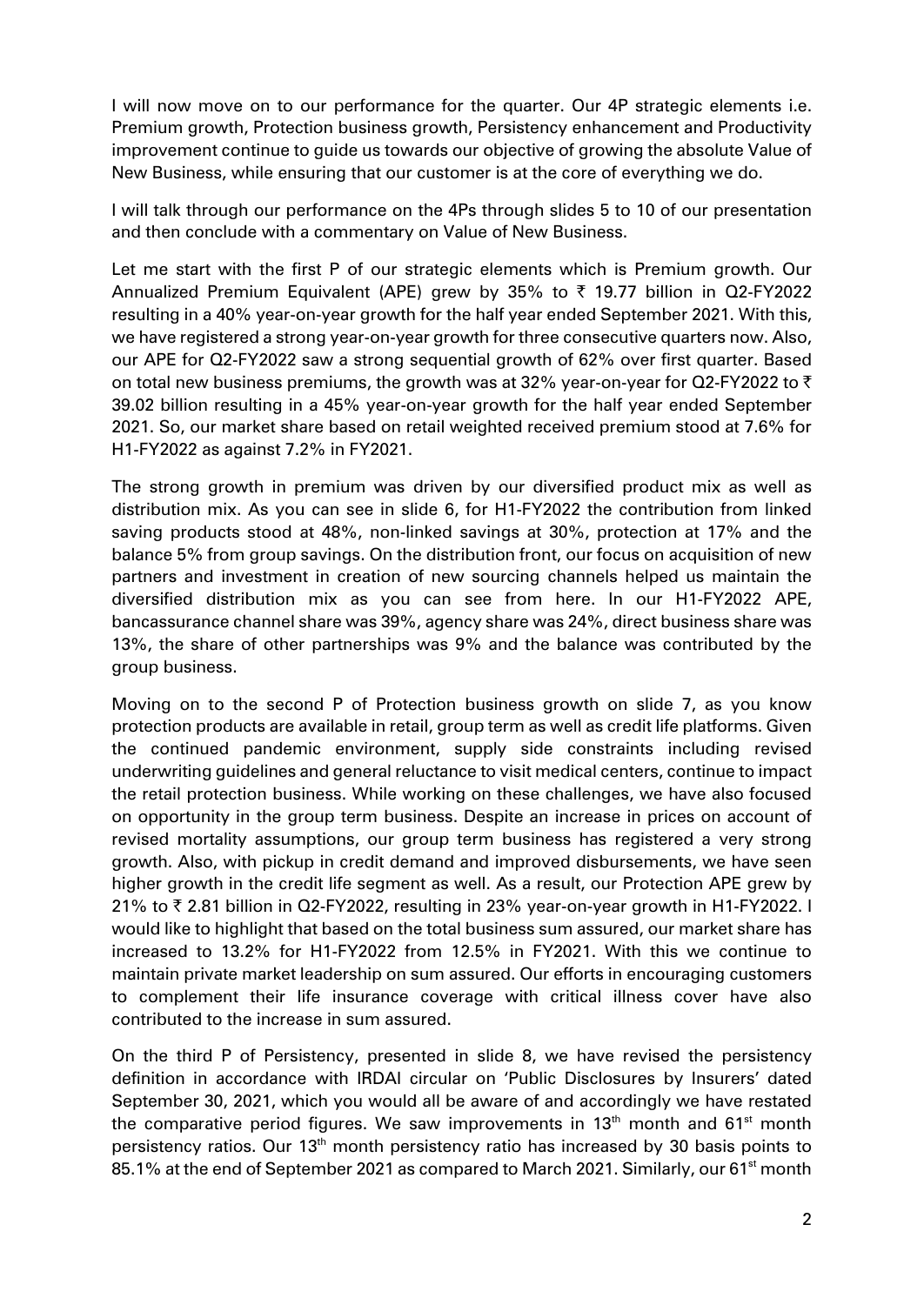persistency ratio has improved to 51.6% at the end of September 2021. For the ease of comparison, we have also disclosed the persistency ratios computed as per the old approach, considering that this is a transition period.

On the fourth P of Productivity which is reflected in cost ratios presented in slide 9. Our cost to TWRP ratio was higher at 17.8% for H1-FY2022. For the savings business, this ratio was 11.8%. While the absolute expenses are higher as compared to the same period last year, the new business growth is higher than the growth in expenses. Our cost ratios continue to be one of the best in the industry and we leverage technology to improve our efficiencies further. Satyan will be talking about our technology initiatives during the quarter later in the presentation.

Alongside our 4P strategy framework, we continue to maintain a resilient balance sheet as you can see on slide 10.

On mortality risk, for H1-FY2022 gross claims on account of COVID-19 stood at  $\bar{\tau}$  18.79 billion and net of reinsurance the claim amount was  $\bar{\tau}$  8.62 billion as presented in the slide. This net claim amount includes settled as well as notified and in process claims. Further as of September 2021, we hold reserves of  $\bar{\tau}$  4.12 billion towards COVID-19 claims. Satyan will talk about this in much more detail.

Our solvency ratio was close to 200% as of September 30, 2021, as compared to the required regulatory ratio of 150%.

On credit risk, only 0.3% of our fixed income portfolio is invested in bonds rated below AA and we continue to maintain our track record of not having a single NPA since our inception. Of total liabilities, non-par guaranteed return products comprise about 1.4%. We continue to closely monitor our liquidity and ALM positions and we have no issues to report to you.

Moving on to Value of New Business (VNB), as a result of the above drivers, as you can see on slide 11, VNB for H1-FY2022 was  $\bar{\tau}$  8.73 billion, a significant growth of 45% over H1-FY2021. Given our APE of  $\bar{\tau}$  31.96 billion, the resultant VNB margin was 27.3% for H1-FY2022 as compared to 25.1% for FY2021. As we have always articulated in the past as well as in the last results call, we continue to focus on absolute VNB growth which is our stated objective.

Before I hand over to Satyan to talk through some of the details, I would like to mention that we continue to maintain our objective of doubling our FY2019 VNB by FY2023, which requires a compounded annual growth rate of 28% over the current and the next financial years. With the VNB growth currently at 45% H1-FY2022, we believe we are on track to achieve this aspiration.

Thank you again and over to you, Satyan.

## Satyan Jambunathan: Thank you, Kannan.

Good evening. Our primary focus continues to be to grow the absolute value of new business that is VNB through the 4P Strategy of Premium growth, Protection business growth, Persistency improvement and Productivity improvement.

The first element of Premium growth. A product range with propositions to suit different risk characteristics of customers has been a very important enabler of premium growth. In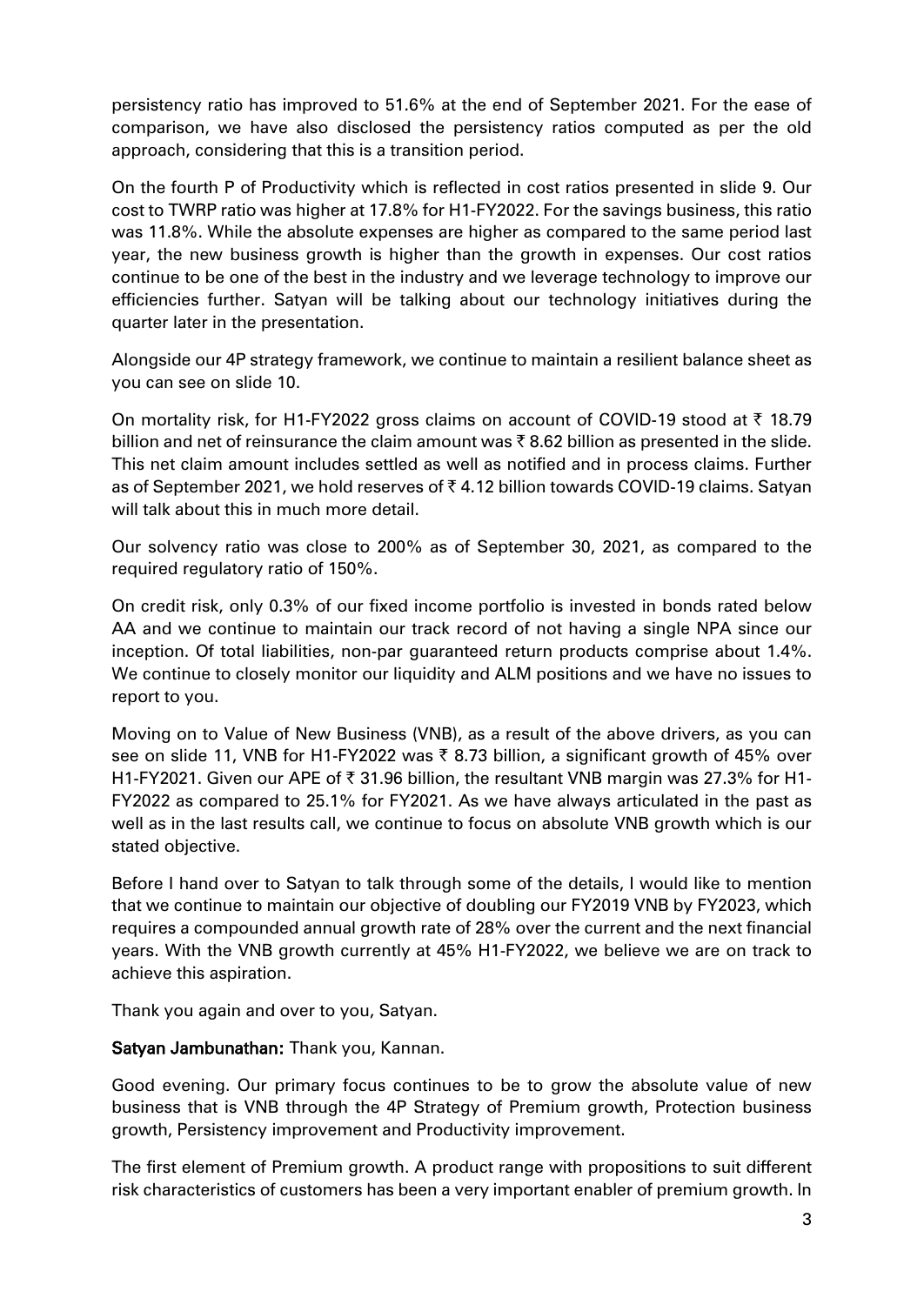terms of our performance on slide 15, we have registered a strong growth year-on-year across all segments. Our Annuity business grew by 97%, linked savings business grew by 45%, non-linked savings business grew by 42%, and protection grew by 23%, resulting in an APE growth of 40% year-on-year for the half year ended September 2021. More importantly, our APE for Q2-FY2022 saw a strong sequential growth of 62% over Q1- FY2022.

In terms of new business received premium for H1-FY2022, annuity business contributions stood at 20%, significantly higher than 15% in the same period last year. With a premium amount of  $\bar{\tau}$  13.47 billion in H1-FY2022, we were one of the largest pension and annuity providers in the market. Our wholly owned subsidiary ICICI Prudential Pension Fund Management Company Limited distributes products under the National Pension System and is registered as a pension fund manager. This business is synergistic to our annuity offerings and is expected to support the growth of the annuity business in the future. The AUM managed by the PFM has increased by 74% over September 2020 to  $\bar{\tau}$  97.48 billion at September 2021. In fact, as we speak, it has crossed  $\bar{\tau}$  100 billion as well. The PFM has a market share of 15.7% in the private sector AUM at September 30, 2021.

With this growth, Protection and Annuities now constitute 45% of the company's new business premiums.

Moving on to distribution, we have continued to enhance our distribution network across channels. In the agency channel, the approach has been to ring fence our highly productive agents. We also added more than 12,000 new agents in H1-FY2022. Within the bancassurance channel, we now have a total of 23 bank partnerships. On partnership distribution, we have added 53 partnerships during the half year and now have about 700 partnerships across traditional and non-traditional distributors such as web aggregators, payment banks, small finance banks and insurance marketing firms. For the direct channel, the strategy has been that of upsell to our existing customers aided by analytics.

Coming to the performance of these distribution channels on slide 18, we saw strong growth across distribution channels. Our bancassurance channel APE grew by 30% yearon-year to  $\bar{\tau}$  12.60 billion in H1-FY2022. Within this, ICICI Bank channel continued with the growth momentum seen since March 2021. Specifically, the annuity business from ICICI Bank channel more than doubled in H1-FY2022. Our new bank partnerships continue to contribute to a significant share of bancassurance APE. Our agency channel APE grew by 41% year-on-year to  $\bar{\tau}$  7.55 billion. Direct and partnership channels grew by 49% and 39% respectively in H1-FY2022 over the same period last year.

The second element of Protection growth on slide 20. With an APE of  $\bar{\tau}$  5.50 billion, the protection segment saw growth of 23% over H1-FY2021. Our total new business sum assured stood at  $\bar{\tau}$  3.37 trillion for H1-FY2022, a growth of 35% year-on-year. We continue to be the private sector market leader with a share of 13.2% for H1-FY2022 as compared to 12.5% in H1-FY2021.

Recently, there has been a lot of discussion in the media on increase in reinsurance premiums for term policies as well as tightening of underwriting norms. Our reinsurer has intimated us about raising reinsurance rates. As we speak today, while discussions with the reinsurer are underway, we expect the final outcome to be a combination of price increase and applicable underwriting norms in line with emerging experience. Also, as demonstrated in the past, we would like to maintain the profitability of the overall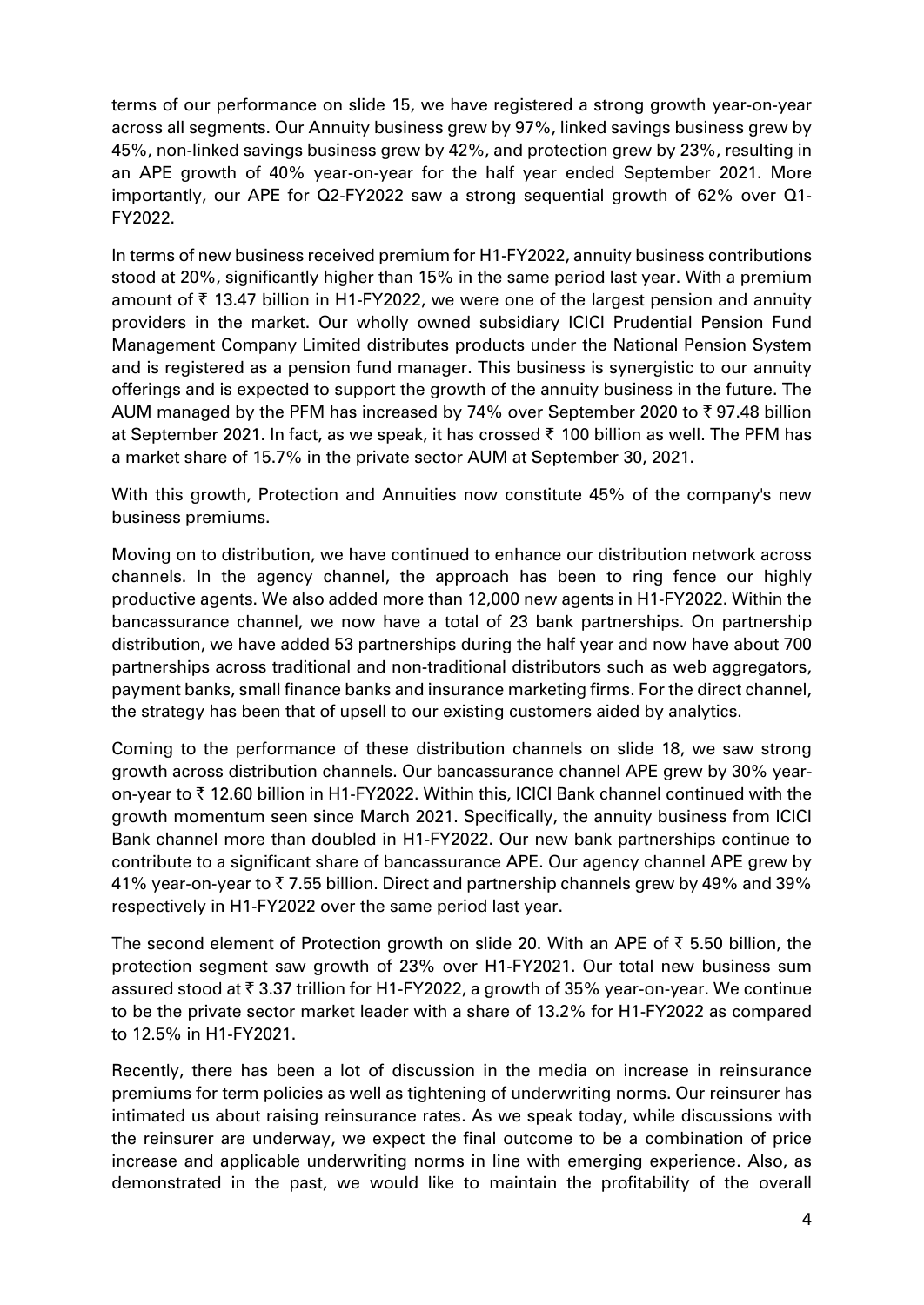protection segment intact. In terms of business impact over the short term, we don't expect it to be material given that the pandemic situation is still live and the constraints in the environment continue. Over the medium term to long term, given the significant under penetration, we continue to believe that protection will be a multi-decade opportunity and specifically for a company like us which has a strong customer proposition and a wide distribution network.

The third element of Persistency on slide 22. We continue to have strong focus on improving the quality of business and customer retention, which is reflected in our persistency ratios, specifically, the early period persistency cohorts have shown significant improvement as compared to the same period last year.

The fourth element of Productivity on slide 25. Our overall cost to total weighted received premium ratio stood higher at 17.8% for H1-FY2022 as against 14.3% for the same period last year. Similarly, our cost to TWRP ratio for the savings business stood higher at 11.8%. While the absolute expenses are higher as compared to last year, the new business growth is higher than the growth in expenses and we would therefore not expect margins to be adversely impacted.

I would like to reiterate that our cost ratios continue to be one of the best in the industry and we continue to leverage technology. Some of our technology initiatives during the quarter include:

- 1) Ability to pre-fill forms by uploading an image of a KYC document, thereby improving policy issuance turnaround time
- 2) Enabling video verification and KYC authentication services at the distribution partner end to have a unified experience for a customer
- 3) Building an end-to-end digital as well as modular journey for on-boarding members in the group business.

The outcome of our focus on these four Ps as you may have seen on slide 27, has resulted in a VNB of  $\bar{\tau}$  8.73 billion for H1-FY2022, a growth of 45% over H1-FY2021. Given our APE of  $\bar{\tau}$  31.96 billion, the resultant VNB margin was 27.3% for H1-FY2022 compared to 25.1% in FY2021. We continue to focus on absolute VNB growth which is our stated objective.

Coming to some of the other financial metrics, first on COVID-19 claims.

As you can see from the chart on slide 29, beginning June 2021, we saw a significant reduction in new COVID-19 infections in the country; however, we continue to receive claims in Q2-FY2022, most of which were claims pertaining to Q1-FY2022 i.e. delayed intimations. We have also seen a significantly declining trend in these intimations across the months of this quarter.

As a result, our COVID-19 claims net of reinsurance stood at ₹8.62 billion for H1-FY2022. Each and every claim that has been notified at any of our touch points is accounted for in this number, even as they are being processed further. We have used preliminary information in the intimation of claims to classify them as COVID or otherwise.

Further, at September 2021, we hold reserves or liabilities of  $\bar{\tau}$  4.12 billion towards potential COVID-19 claims. These include provision for claims that have been incurred but not reported as well as new claims over the balance six months of the financial year.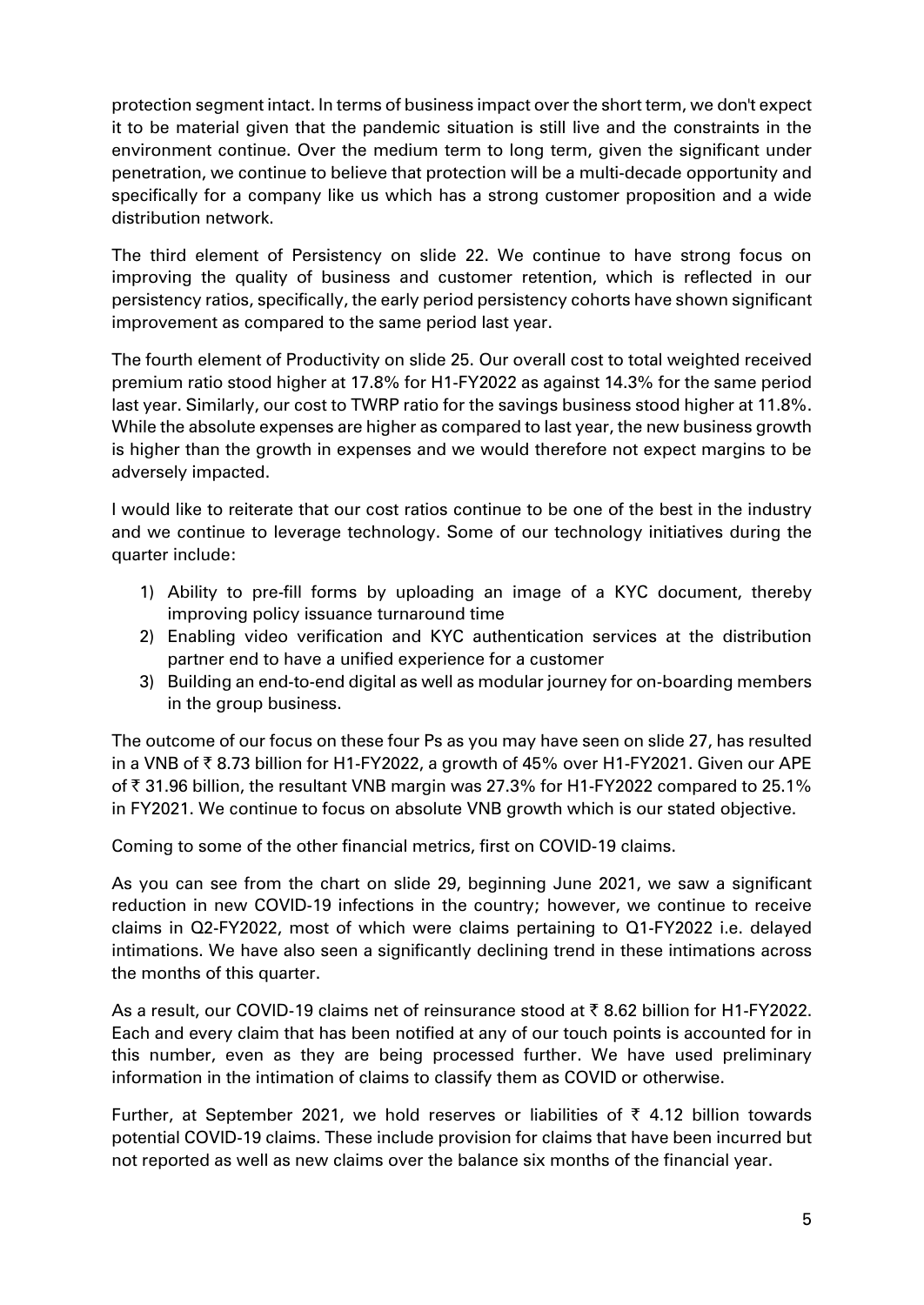With a provision of  $\bar{\tau}$  4.12 billion and net claims of  $\bar{\tau}$  8.62 billion for H1-FY2022, unless COVID-19 claims in this year exceed  $\bar{\tau}$  12.74 billion we would not expect any further negative impact.

As you can see on slide 31, the daily average number of deaths in the country has come down sharply during Q2-FY2022. Specifically for the month of September and October till date, the daily average number of deaths are significantly lower. This is also reflected in the significant slowdown in the intimations of claims on our portfolio that we have seen in September and October.

Within the financial metrics, Profit before tax for H1-FY2022 stood at  $\bar{\tau}$  2.59 billion with a PAT of ₹ 2.59 billion. Solvency ratio of 199.9% at September 2021. Our AUM was more than  $\bar{\tau}$  2.37 trillion at September 2021, a growth of 31% percent from September 2020.

Our Value of In-force business grew by 26% year-on-year and stood at  $\bar{\tau}$  212.96 billion at September 2021. The growth in Adjusted Net Worth was muted on account of COVID-19 claims and the dividend payout. With this the embedded value grew by 17.5% and stood at ₹ 302.03 billion at September 2021.

To summarize, we monitor ourselves on the 4P framework of Premium growth, Protection business growth, Persistency improvement and Productivity improvement to improve expense ratios. Our performance on these dimensions is what we expect to feed into our VNB growth over time. Thank you and we are now happy to take any questions that you may have.

Arav Sangai: I have two questions. My first question pertains to if you all could provide the breakup of protection into retail protection and group term for Q2?

N. S. Kannan: We do that split only by the end of the financial year. During the year we don't give the breakup.

Arav Sangai: The second question again on the retail protection side. Since now the focus is shifting towards growth and we have been hearing about this reinsurance price increase. So, is there any sense about what might be the quantum of increase that we might have to undertake in our protection policy to maintain a profitability, any sense, any ballpark number as well?

N. S. Kannan: As Satyan mentioned, the increased proposal is being discussed with the reinsurers. I don't think we are in a position today to really talk about increase because still discussions are on. But our endeavour, our philosophy remains the same. That whenever there is an increase, and you would have seen based on empirical evidence, that we would tend to pass on that to the customer in order to maintain neutrality in terms of our profitability. I don't see our approach changing going forward as well. So, I have sort of a colour I can give you. In the short term we don't expect the impact to be material given that the pandemic situation is still live and the constraints in the environment continue. And also, with the general decline we have seen in the retail, at some point in time, the base also will get reset. So, we don't get too concerned in the short term. But if you really look at the medium to long term given the significant under penetration and also the fact that there is a huge sort of demand which is picking up on retail protection, we continue to believe this is a multi-decade opportunity. And specifically for a company like us where we do believe we have a very strong proposition and a wide distribution network, this should not really bother us. As we go through this environment, on one side we continue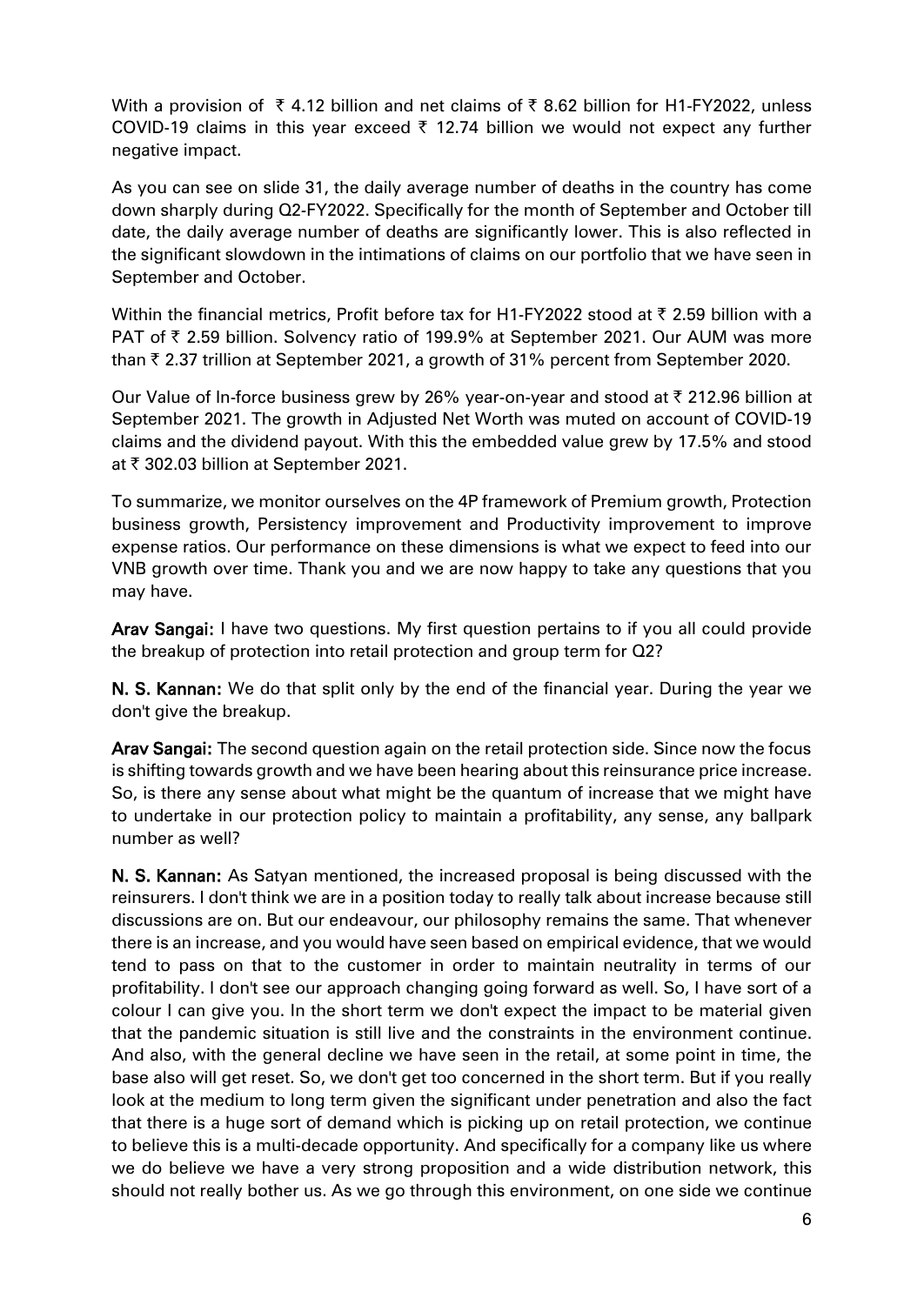to work on the challenges of retail protection, but at the same time we have been doing two other things; one is to focus on the group term segment. There as Satyan mentioned, despite the price increase to protect our margins, we have been able to grow the business in a very robust manner. That is something which we have been able to get the opportunity sized up much earlier. And also, we have been increasing the attachment of riders. So, that is why you have seen the 23% growth in protection on account of these initiatives. So, the approach to summarize will be: in the short term we will look at other mitigants even as we go through the pandemic. There is no point in suddenly increasing the growth in the retail business amidst the pandemic. So we will calibrate that business. As and when there is a price increase we will strive to pass it on to protect our margins; that is the approach we have. I think that has so far held us in good stead. And given our VNB aspiration also, this approach falls squarely within the kind of strategic objective we have. So we don't see any problem. We strongly believe that there is no point in rushing into it given the pandemic situation and calibrate it as we move forward and wherever there is an opportunity we will take advantage of that.

Arav Sangai: Just one follow-up question. Since we have been writing GTI for the last one year, how has the experience been in GTI and like are we still as aggressive as we were in H1-FY2021, will we be as aggressive as that going ahead. Also since the protection mix has kind of moderated to 14%, I just wanted to get a sense of what might be the mix we are looking at going ahead?

Satyan Jambunathan: It's not as if we have been focusing on the segment only in the last 12 months. We have been focusing on this business for a very long time. In the last 12 months we saw an enhanced opportunity arising out of this which we chose to take. From an aggressiveness of pricing, I don't think we have ever been aggressive in pricing. We have been aggressive in client engagement; we have been aggressive in pitching but I don't think we have been aggressive in pricing. Therefore, to that extent, all those policies that we sold before the second wave, of course for those policies claims are more than what we priced for. But everything that we started pricing through the second wave where we started reflecting expected COVID claims, from that, the claims are within what we expected it to be. So the schemes that we are renewing are on a profitable basis, we have no concerns as long as we are able to get that business on appropriate terms.

N. S. Kannan: Just to supplement what Satyan said, this growth we have seen in this segment is after calibrating the profitability and after losing lot of deals. We are very clear that we want to protect our margins. After increasing the pricing, after losing lot of deals, this is a growth we are seeing. So to that extent, we are quite confident and also we believe that this is an opportunity for focusing on larger corporates as they are have COVID protocols for their employees. Based on our own claim experience also, we believe at least in the second wave, the worst is over and the worst is behind us. Given that and also the fact that for group employees the extent of vaccination is much higher than the country average, we think that it's a good business to build and we will continue to calibrate, look at the profitability. But as of now we are very comfortable to grow at these rates.

Deepika Mundra: Firstly, just on the protection business again, on one hand, of course we are seeing the claim cycle essentially come down quite sharply. So, rather than being cautious on the protection growth, don't you see an opportunity to ramp up somewhere down the line or are you concerned more about the longer-term impact of COVID on both mortality and mobility? Secondly, on the potential price increase that could come through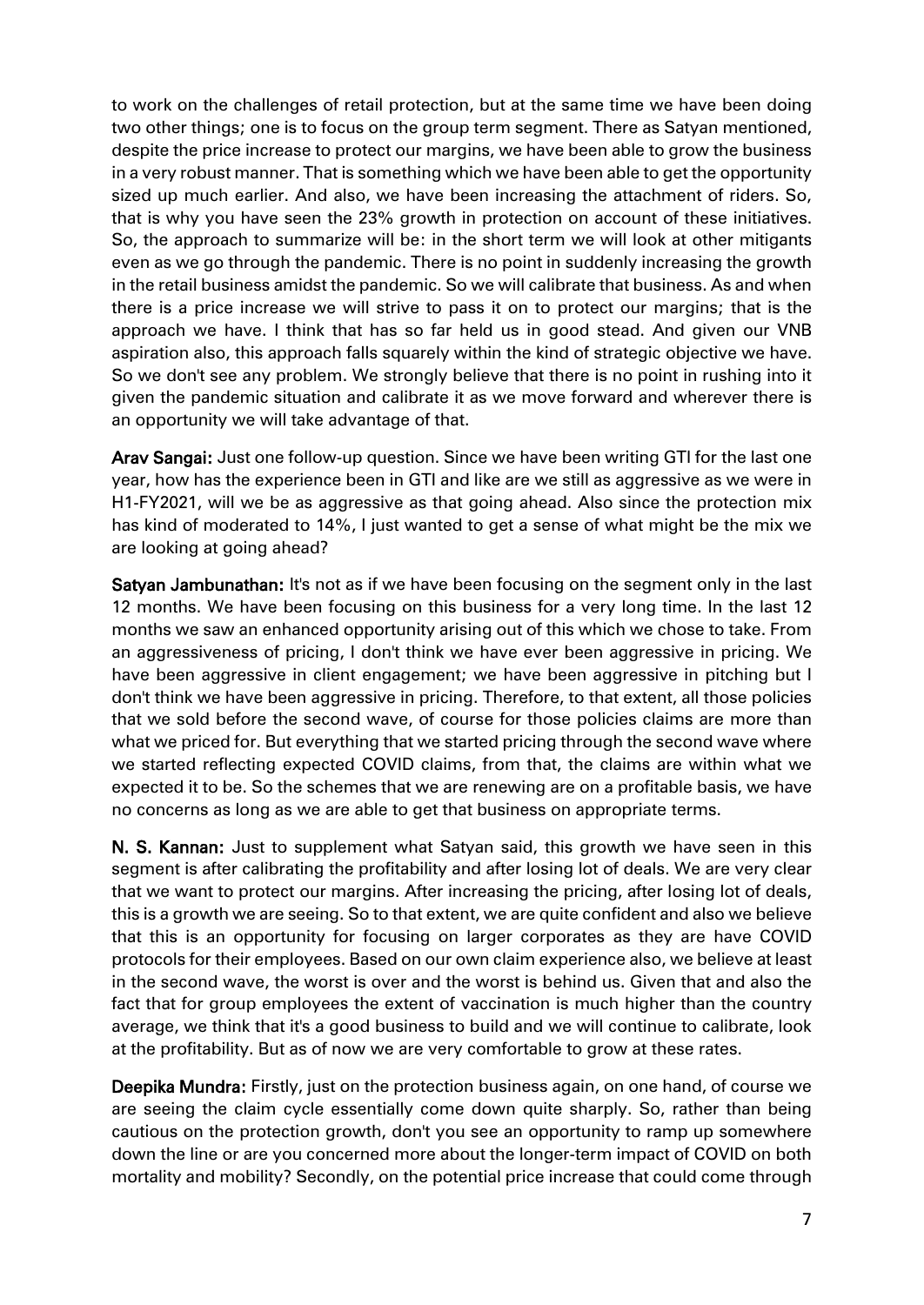in the business, again, does that impact the VNB doubling guidance at all if you are likely to see any reduced growth because of competitive activity in the segment?

N. S. Kannan: Let me answer from my perspective these two questions. I would like to have Satyan supplement. First, we believe as a company that the long-term mortality or morbidity is too early to take a call based on the COVID impact. I think lot of studies are going on and will go on and we need some time before we judge the real long-term morbidity or mortality related to COVID directly. But to answer your question, we will continue to have a strong presence in this segment. It is not that we are getting out of the segment or going slow on this segment. It is just that while the demand is there, supply constraints are very high. We want to calibrate it so that we don't take any missteps in writing a 40 to 50% margin business. And as you know when we say that the margins are something like 80-90%, they are based on one year premium. So, to that extent it's more a mathematical number than having enormous cushion in terms of ability to undercut. So, we do not believe that we should be undercutting, at the same time we do not believe that we should be getting out of the segment. All I am saying is that it will be a much calibrated approach and in sometime you will see that the base effect will catch up. Already we have seen weakness in this protection in the two quarters, but some point in time it will stabilize. And then we will start growing. We are seeing the signs already on a sequential basis. So, to that extent I want to assure you that we will very much be there in this business. Second, on price increase, you asked a question that if we will pass on. That is our strategy as I said in the past. We should be able to pass on and given the huge under penetration we do believe that there is enough appetite. Affordability will not become a big issue even at the increased pricing is what we believe. But we have done a few sort of sensitivities to see what kind of protection will impact our overall VNB aspiration and we are happy to confirm to you that given the way we have diversified our product mix today, compared to being just a 90% ULIP wealth management-oriented company, we are a much more diversified company into retail insurance. So, given that, we don't see any issue when it comes to doubling our FY2019 VNB irrespective of what happens in protection. That's what I can confirm to you.

Satyan Jambunathan: If I may just add one more point here. I know we will be doing a lot of discussion on the protection business through the whole of this call but all I would say is this. In this second quarter the protection mix was 14%. It is probably one of the lowest we have seen in a while. Yet if you see the overall VNB trajectory, I don't think it was really challenged. That is one of the factors which really gives us comfort that we are not a one trick pony anymore. I have said this before, we have four sources of profits: linked savings, non-linked savings, retail protection, group protection. We are getting to a stage where each of these has a very even balance in the overall VNB pool and therefore if one of those for a period of time has to take an impact because of environment so be it, the others pretty much will step in to fill the gap as we go through this cycle. So, I would say that we are far less concerned about any of these single elements any more, than we would have been a couple of years back.

Deepika Mundra: It seems looking at the claim and the pending reserves there has been a minor top-up in reserves, is that correct for COVID?

Satyan Jambunathan: Effectively yes. In absolute terms it is a bit of a drawdown. At  $\bar{z}$  5 billion of COVID provisions at the end of first quarter, we now have  $\bar{\tau}$  4.12 billion. But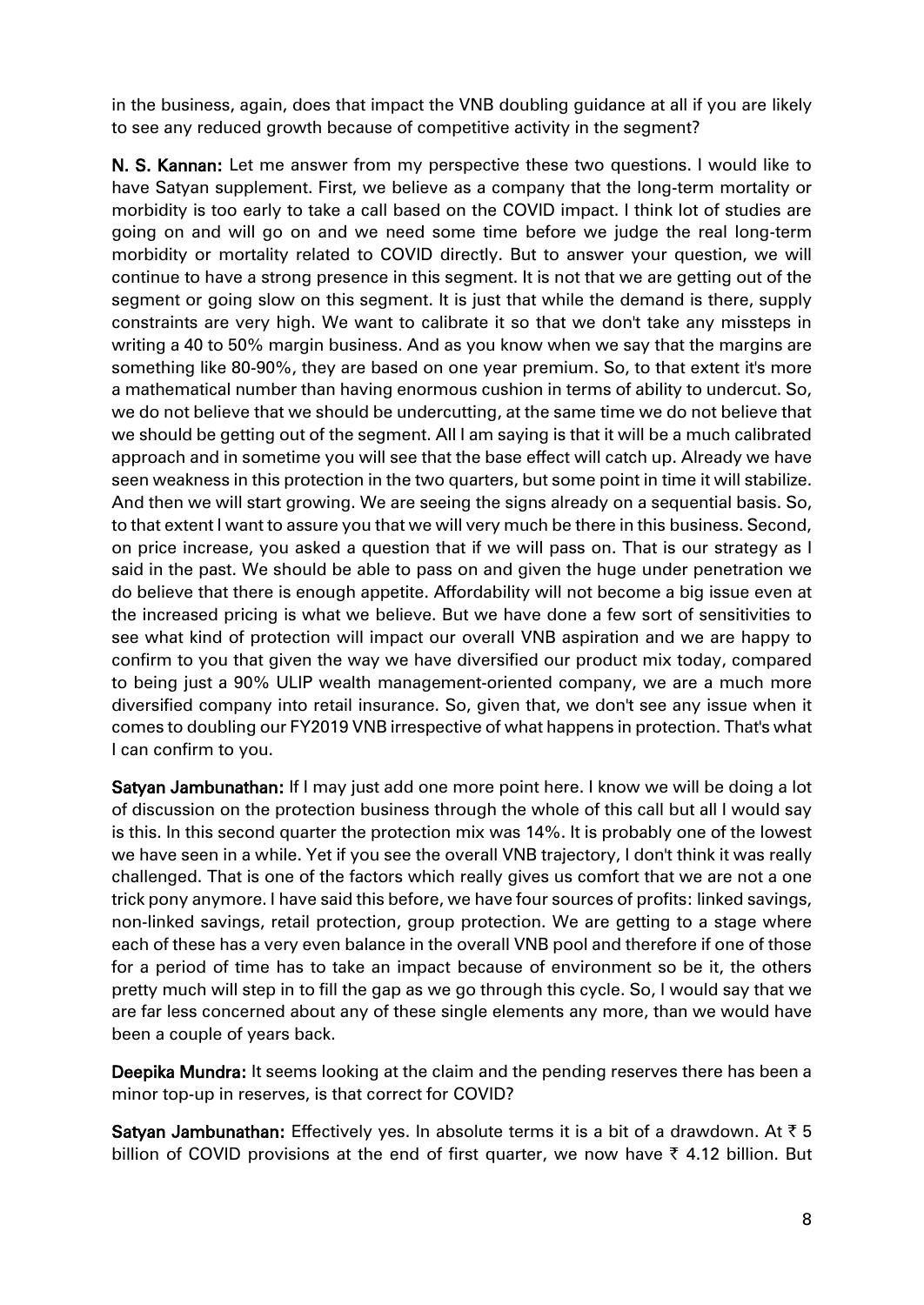effectively because one quarter has passed and my prospective claim provision for COVID is now for two quarters instead of three, yes, it is strengthening to that extent.

N. S. Kannan: Just to put the numbers,  $\bar{\xi}$  5 billion was the actual intimated claims in first quarter on account of COVID and another  $\bar{\tau}$  4.98 billion or let's just round it off another  $\bar{\tau}$  5 billion we had to cover IBNR and the future claims. So that was what the situation was at end of Q1-FY2022. When I am talking about Q2-FY2022, in Q2-FY2022 itself we have taken a provision of  $\bar{\tau}$  3.6 billion. So, that is what has gone through in terms of intimated claims. And we have left with  $\bar{\tau}$  4 billion of future reserves but just to take care of only the next two quarters. So, one way of looking at is that a  $\bar{\tau}$  5 billion of reserves has become  $\bar{\tau}$  4 billion. So, to that extent, you can say  $\bar{\tau}$  1 billion has been drawn from that. But again, we have moved forward one quarter as well. So, this is the full mathematics behind the reserving. And given the trajectory of claims we have seen at this point in time we can make a statement that  $\bar{\tau}$  4 billion is more than adequate but we will see how it progresses as we move forward.

Prakash Kapadia: A couple of questions from my end. On the ULIP, is it fair to say we will see a positive kind of growth after years of de-growth? And on the ULIP journey where are we in the mass market target segment, from the HNI and the larger ticket size, if you could give some color on that? And secondly, on the claim processing side, is there any backlog as yet or we have managed to clear the backlog in terms of the operational hazards coming into it and anything major pending at our end?

N. S. Kannan: Let me just start off with ULIP, the first part I will answer then I will hand it to Amit to talk about it. Yes, ULIP growth is very much back. If you really look at the segmental numbers which Satyan talked about, we are seeing a ULIP growth at about 45% in the half year compared to the first half of last financial year. So, to that extent the growth has come back. And we believe that some of the initiatives we have taken such as the introduction of the 'Balanced Advantage Fund' has really helped us to get that growth. Even moving forward, from affluent customers' perspective, last week we have launched a new fund towards ESG, which is called the 'Sustainable Equity Fund'. We believe that can also attract a new set of customers including younger customers and affluent customers into the ULIP. You talked about on the mass side how do we want to play ULIP. I will ask Amit to answer on the mass and mass affluent side, and Satyan will take your question regarding the operational aspect you talked about.

Amit Palta: I would like to just bring the point that three years back the entire dominance or the large proportion of business that we used to do was on unit link business and was largely through affluent customer presence that we had at that point in time. And while we stated our objective to diversify and go beyond affluent customers, we were always sensitive of the fact that we were not to vacate that segment which got us to where we were till three years back. We had a lot of regard and respect for the strategy that we had in the affluent segment. We wanted to, as a conscious step, look at not being fixed about the product suiting a customer segment, but walk the diversification route to provide more options to the customer in the affluent customers. So, what we have seen over a period of last year and a half or so is that, a lot of affluent customers have started exercising their choice on guaranteed range of products. And even while the market sentiment has turned positive, we have actually seen quite a few of our affluent customers looking at diversifying their portfolio into non-linked business as well. So, we will continue to offer wherever the opportunity arises and offer multiplicity of products, whether it is linked or non-linked and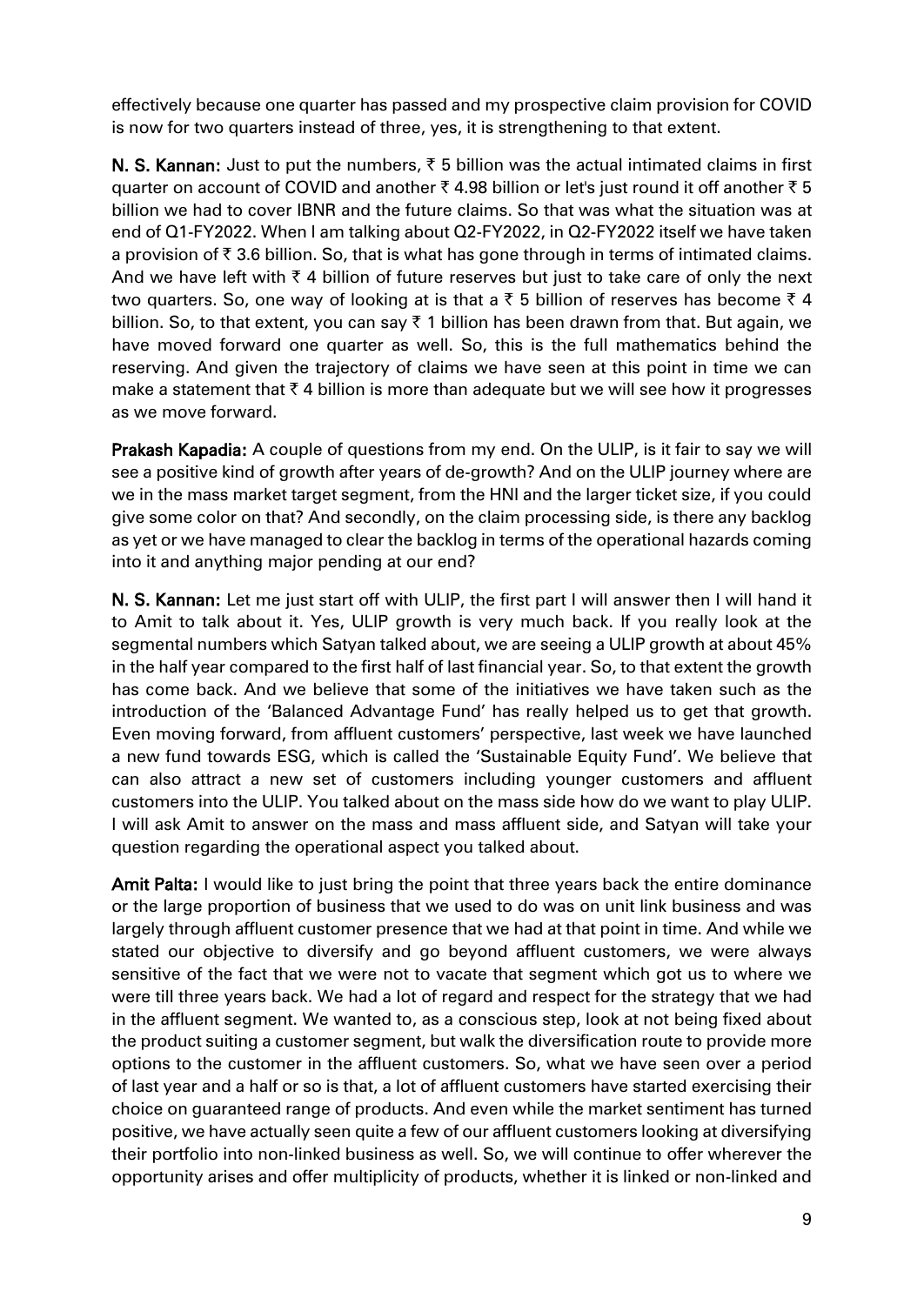not carry any bias about any specific product category. We take a lot of pride in making products available and leave it to the choice of the customer to decide what he thinks and feels is most appropriate given the macro environment. And coming back to mass and mass affluent. Like what we mentioned about affluent, we don't want to pre-decide on what is the most relevant and appropriate product for mass and mass affluent. The HNI customers have surprised us by moving into more conservative and traditional range of products over the last few years and hence I will not carry any notion about mass and mass affluent again making a choice which could actually change as the environment changes. So, that's how we want to stay flexible, we want to create products, make it available in the basket and allow customers to make a choice on what they want to go for.

Satyan Jambunathan: On the claim settlement, I just want to say that the number of claims that we got in Q1-FY2022 and through the early part of Q2-FY2022 has been so overwhelming. We have not cleared the backlog. We have been able to ramp up capacity to 4x what we used to do before. We are working hard at clearing it. Hopefully in the next month or so, we should get past most of them, but we still do have a backlog of claims just given the sheer volume of what came through to us.

N. S. Kannan: But just wanted to assure you that the financial liability arising out of all those whether settled or not has been fully provided and the actuarial liability based on an estimate also has been taken into account. So, that I want to assure you.

**Prakash Kapadia:** Is it fair to assume given the buoyancy what we are seeing in terms of the APE growth, our cost to TWRP ratio should trend lower in the second half?

Satyan Jambunathan: Cost to TWRP ratio will be elevated for a period of time because the metric as a denominator has total premium including renewal premium. While the new business premium has been seeing growth, the renewal premium has not been seeing that much growth despite an improvement in persistency. But more importantly what affects margin is whether the increase in cost is in line with new business or not. And if you see the cost numbers for the half year, costs have gone up by 30%, new business has gone up by 40%. So, we are quite comfortable that this will not take away from margin. If this productivity improvement that we are seeing of new business APE per employee increasing, as it has, I would expect that to be a positive contributor to margin over a period of time.

Avinash Singh: On the first one, if you can just provide some color on lapses and surrenders because I see that data is not available in the presentation. I ask because on the renewal premium growth side I still see some sort of a weakness and that is not in a quarter, but for quite some time? And secondly related to this, we have been doing fantastic on sort of a forging new partnership, doing really good on digital, but if I go beyond premium and look at the number of new business retail policies that is somewhat not growing for us many years. I mean considering that okay we are forging new partnerships, we are going through the small ticket protection, I would have expected that a reach in terms of policy count would have also grown over the last three, four years?

N. S. Kannan: Let me start with the response to both the questions then I will request Amit and Satyan to supplement. On the first issue of renewal premium growth being weak because of surrenders or other aspects, so that is not really a big component. The larger component is that after a couple of years we have started growing only now. So, to that extent if we just model our growth of APE, it has been quite weak. If you look at for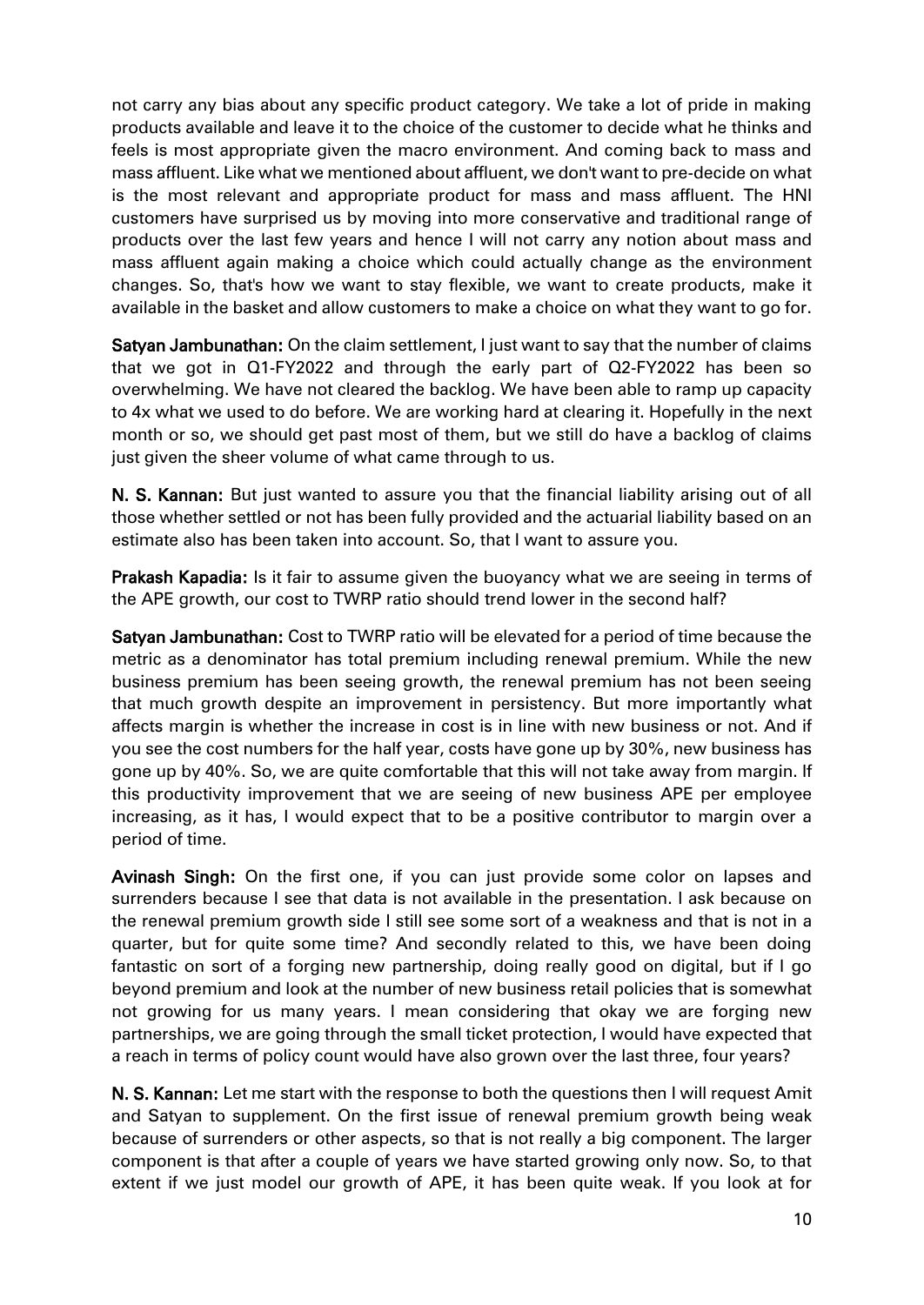example, FY2019, FY2020, we have been declining in FY2019 and FY2020. So, correspondingly the renewal book which is available itself is lower compared to the previous year. So even if the persistency is holding up well, and in fact improving, it is not meaningfully adding to a growth in the renewal premium. That is the primary reason. Because if I look at the surrenders or persistency and everything, that is ultimately reflected in our assumptions in our VNB calculations. So yes, of course surrenders tend to be a little higher in times of the bull phase of the market or the robustness of the market because people do get into a profit booking kind of a mode in ULIP policies. But other than that, we don't have any adverse trends to report. It is primarily on account of the past year's APE growth being weak rather than caused by surrender or anything. So, I just wanted to assure you on that aspect. Coming to the second question, I totally agree with you that this is something which is actually plaguing the industry in terms of not being able to grow in terms of the number of policies. It is not just with us. It has been generally with the industry you would see the numbers put out by the regulator that overall number of policies or number of lives if you will that has not been growing. Here I just wanted to tell you that we have been quite proactive in terms of taking steps. I would request Amit to quickly talk about a) the initiatives and b) the early results arising out of this initiative of focusing on the new customers. So Amit, if I can hand it over to you.

Amit Palta: First of all you're right in terms of number of policies the challenges that were experienced in Q1-FY2022, I would like to categorize it into two issues that industry was facing in Q1-FY2022; one was of course the activity dropped drastically just before and during the wave 2 which led to lesser number of customer engagement opportunities which means that more and more customers were getting engaged on a virtual platform and number of policies were getting impacted, interface with distribution as well as with customers being engaged with distributors was coming down. So, that impacted the number of policies that was one. Second impact that we saw was what we have experienced in overall protection as a space. As you know almost 40% to 45% of the number of policies in the industry specifically in private space was contributed because of protection line of business. So, protection number of policies coming down was another impact that we saw in Q1-FY2022 and also in Q2-FY2022. So, these were the two things; Q1-FY2022 impact on the business and two is protection business getting impacted for entire H1-FY2022. So, these are the two things which adversely impacted number of policies in a large way to the overall industry. For us what we have done is that instead of getting bogged down by the impact that we saw because of wave 2, our entire focus was about building our activation process with new partners, new advisors and getting them on boarded and be productive as early as possible to compensate for any drop in number of policies that we had from our existing distribution; two, we ran through various initiatives to build an appreciation for being present right across mass, mass affluent and affluent customer segments and we ran quite a few internal campaigns to build engagement on a digital platform to mass and mass affluent customers which led to a number of policies growth. In specific segments, if we were to look at the initiative where it was directed, we actually saw a growth of almost 35% to 40% in specifically later part of the second quarter through these initiatives where we got newer customer acquisitions to be driven on the back of this campaign that we ran internally. And third, of course, a new product category. We actually opened up a new customer segment which was 50 to 58 year, which is typically a customer who is nearing retirement. That is by opening that new segment, which was earlier not buying life insurance, get them to buy, deferred annuity was another area in which we saw new customer acquisition really scale up over a period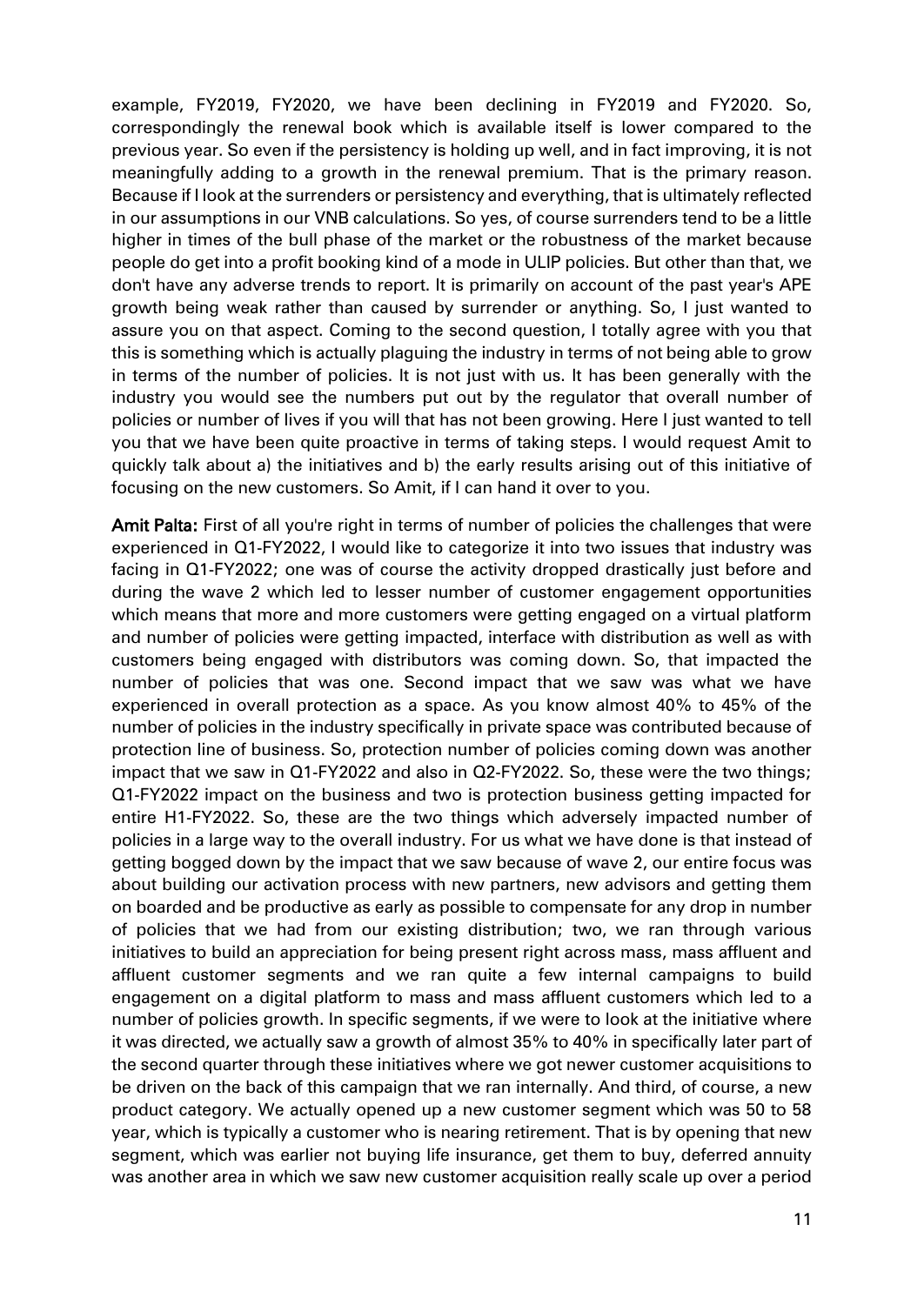of last three to six months. So, these are the specific initiatives that we did to increase number of policies but I guess that is now behind us with markets opening, economy opening and activities are now getting closer to the normal levels, we do expect customer engagements to come back to the regular normal levels and probably number of policies from here on will start growing.

Nidhesh Jain: On the VNB margin, if I look at full year last year and this H1-FY2022, VNB margin has expanded almost 200 basis points but product mix on overall basis has remained pretty stable. So, what is the driver for VNB margin expansion in first half?

Satyan Jambunathan: Pretty much product mix. If you see full year last year we had a protection mix of 16%, first half is about 17%. Give or take that is the big reason for the change in the margins.

N. S. Kannan: At the margin, some of the businesses which have grown well like annuity and non-linked savings, they have also helped, because as you know their margins are higher than ULIP margins. So, that is also sort of helped though it is not as high as protection but it is better than some of the other segments of our business.

Satyan Jambunathan: You're right, retail protection there was a bit of a drop, and group protection there was a bit of an increase, so there's a negative, positive coming from there. And also, like Kannan said the annuities and non-par mix became a little bit more, so that helped it. So, overall, it's still a product mix, some pluses some minuses which is settling down to an overall number of 27.3% for the half year.

Nidhesh Jain: Within bancassurance, how the ICICI Bank has done if you can share what is the percentage of business which has come in this first half that will give us some perspective how the ICICI Bank and non-ICICI Bank has done?

N. S. Kannan: If I really look at the bancassurance breakup, I said that 39% came from bancassurance in the first half of this current financial year. So, roughly about 28% will be ICICI Bank and about 11%-12% from other banks. Actually, it's a little bit of rounding involved; it's more like a 28% plus 12%, that is how shaping up. So, 28% has been holding steady for some time now. That means that definitely from a top line perspective it is not a drag on the growth. And as we mentioned in our opening remarks that ICICI Bank is on the growth path and they are focusing a lot on annuity and protection lines of business and of course some of the savings lines are also doing well in the bank. We are okay with that. I think we have found equilibrium and a new base at this time.

Nidhesh Jain: In the non-ICICI Bank channel I think the growth has been quite strong, probably more than 100% on a YoY basis. How do we see the trends going forward in that segment because we have added three decent sized banks last year but post that we have not added any large partner, so going forward specifically next year how do we see growth from that channel and what are the drivers for growth from non-ICICI banca channel?

**N. S. Kannan:** The second part I will answer first. Such big acquisitions now and then is not easy. We will have to keep scanning the market, keep at it, but these are all lumpy acquisitions in terms of distribution acquisition that can happen only far and few whenever there's an opportunity. I can only say that we will be alive to all the opportunities but it will be very difficult to sort of speculate when we will get the next big one. But in the meantime, we will be scanning the environment and getting lot of small ones. That is something which has been happening. I think Satyan mentioned in his opening remark that we have added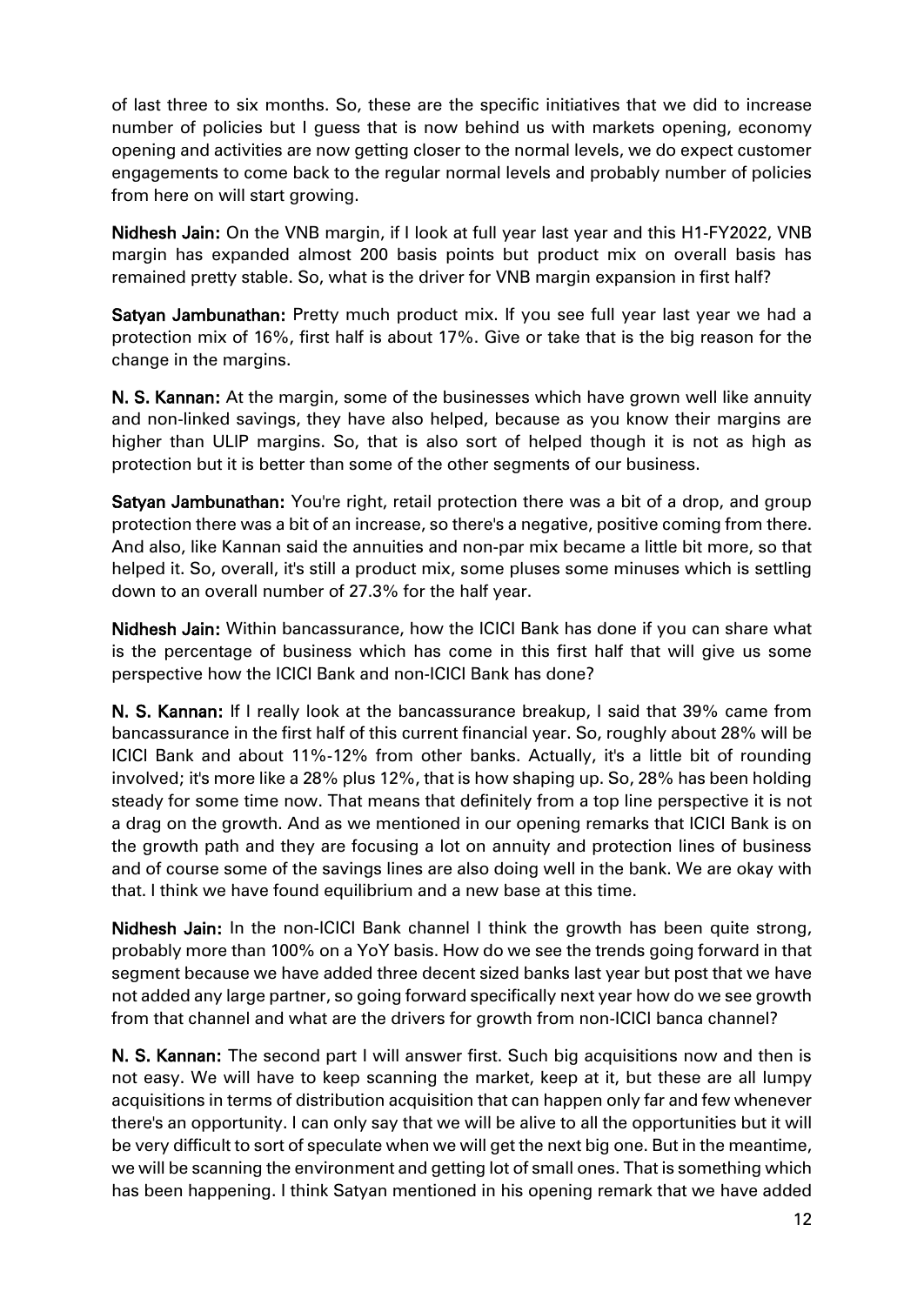so many new smaller partnerships. That will continue. Of course, the 100% plus growth you talked about, there is a bit of base effect because some of those banks are not there in the base of the same period. To answer your question on trajectory going forward I would request Amit to talk about our strategy and what kind of growth trajectory we expect in this new bank partnerships going forward.

Amit Palta: I will just answer your question in two steps; one is of course bank partnerships beyond ICICI and other non-ICICI channels. So, I just want to bring to light the fact that investment in some of our existing channels has also yielded growth in excess of 40% for our channels like agency, our direct channels which includes our proprietary sales force, our online channels. Almost every channel which is existing in the operational now for more than a year now and for very long time we've actually seen growth right across all channels. Coming to newer banks, as you know that, we tied up with four new big partners and all those four partners are at various stages of building up their business volumes and we are quite happy with the way we have been choosing appropriate products which are most suitable for their customer segments and we have been able to build a fair share. Good part is that large part of the growth of some of these banks is being contributed by us as an insurer partner for them. So, to that extent it has been very gratifying but I always would like to believe that it is a WIP, it is a process which we have started and we will only see it building it from current levels. But I am drawing lot of confidence from the way our agency channel, our partnership distribution channel which includes our corporate agency and broker, some of our other 20 odd banca partners that we have beyond these four new partners, almost every channel has contributed and grown in excess of 40%. So, I think it is not just about new partners, it is also about what we are doing to our other existing channels. And in terms of newer partnerships on the corporate agency and broker side, we have added good 50-plus partners in first six months. As you know they typically take some time before they settle into becoming significant in scale. We do expect over a period of next six months they will also become significant in their contribution to our overall business.

**Nidhesh Jain:** The P&L hit in this quarter because of COVID mortality is around  $\bar{\tau}$  3.6 billion?

**Satyan Jambunathan:** About  $\bar{\tau}$  2.5 billion. We released a billion of the opening IBNR and then there were claims of  $\bar{\tau}$  3.6 billion, so roughly  $\bar{\tau}$  2.5 billion impact for the quarter.

Mayank Gulgulia: My question is a follow up on reinsurance. So, like what is the share of Munich Re within our reinsurance portfolio? Second question is like whether we have received increase in pricing from just one reinsurer or it is more than one reinsurer?

Satyan Jambunathan: We actually spread our reinsurance across various providers. So, there would be a different reinsurer for every product or product line. So, it's hard to say at an aggregate level what each of these share is. Nobody will have a dominant share in that sense. It is distributed, but typically we distribute by product.

Mayank Gulgulia: We have received a price increase from more than one reinsurer?

Satyan Jambunathan: For the term life which is what is the most spoken about. We have already increased prices on group term. We've already increased prices on credit life in the past. Retail term was one where price increase had not yet happened and we had said that we haven't received anything yet in the last quarter, that has now come. So, retail protection is now possibly on the cards for review. I had spoken about in my opening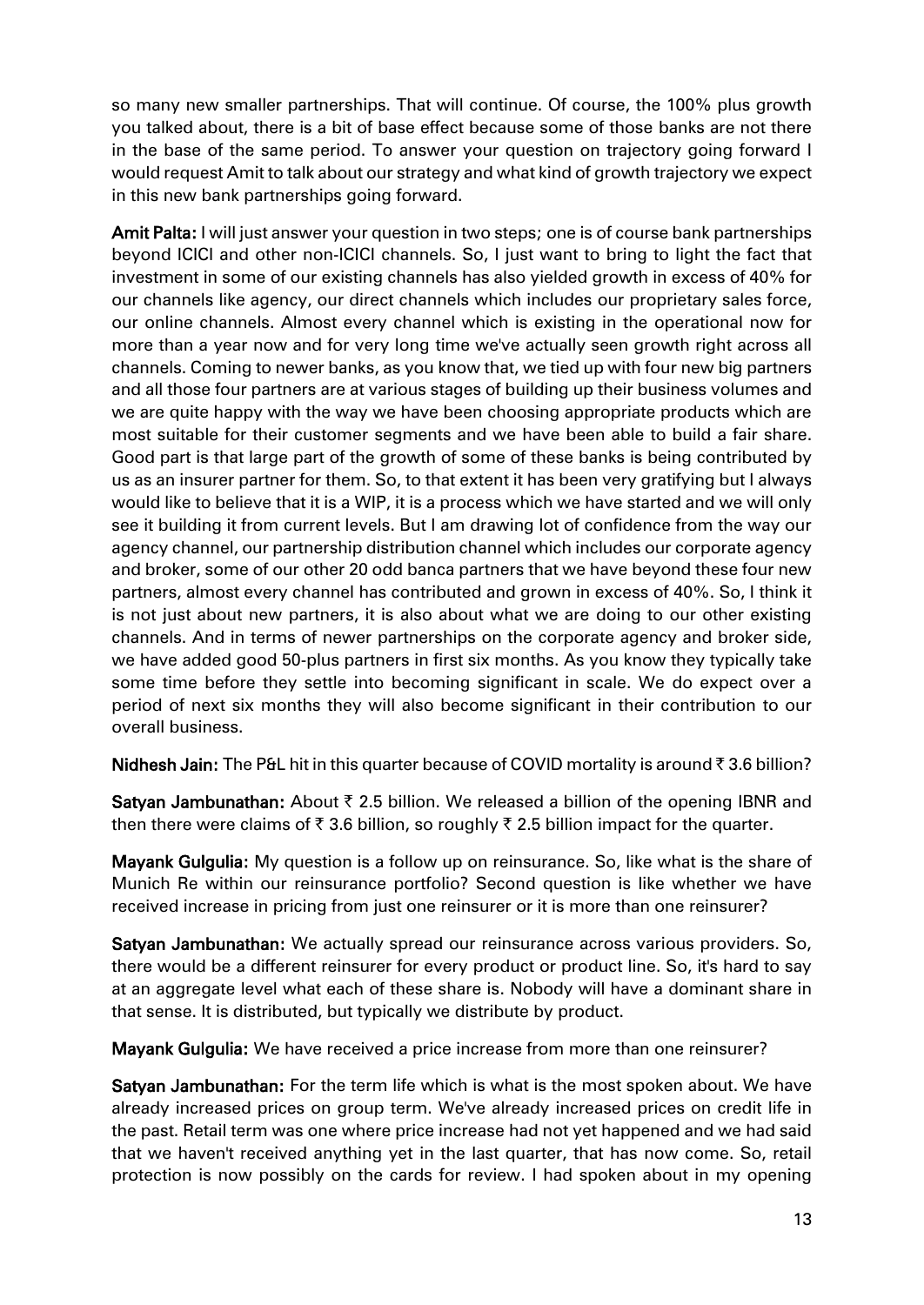remarks also that it's not only going to be price, it's going to be a combination of price and underwriting process eventually that is what will determine the outcome.

Sanketh Godha: My question is largely is if I look at Q1-FY2022 to H1-FY2022, margins have come off by almost 200 basis points. Are these because of the product mix which means that on sequential basis the contribution of protection has gone down, that has resulted in that margin compression or is it a function of little higher OPEX which we are incurring due to new business growth or new business acquisition cost is much higher than what we have anticipated?

Satyan Jambunathan: No cost related aspects, purely product mix. We also spoke about a little earlier in the conversation; we said protection at 14% for the quarter has been one of the lowest we have seen. Yet in spite of that VNB growth has been quite robust. Yet in spite of that margin has been upwards of 27%. So, quite honestly at this point of time the current trajectory of protection or any of the product mix elements is not worrying us too much on our VNB book.

N. S. Kannan: I would just once again appeal that our focus would continue to be on the growth of absolute VNB. Whatever comes as a margin is a derived number. That is the way we look at it. And we have also said at the beginning of the year that we need to get to a doubling of our VNB of FY2019 in four years would mean that it would require 28% growth this year and next year on an annualized basis and we said that that will be predominantly driven by the top line in the initial phase of this two-year period. That we were very clear. So, I think we are following that path. Yes, depending on the product mix of a particular quarter, the margin sort of get a little bit volatile. So, as long as we are tracking same or better than the margin of the whole of last year and in the top line VNB growth of 45% is above the 28% trajectory we are targeting, we are very happy. That is what I want to tell you that it's more like a margin, once again is more like a derived number than shooting for a particular number. If it expands, we will take it, but the primary objective will be to expand the absolute VNB.

Sanketh Godha: You have mentioned 28% of the contribution came from ICICI Bank. If I do a back calculation it seems that ICICI Bank just grew 6%-7% in the Q2-FY2022 and just within 11% for the first half. Despite the base being in favor of the channel, still growth seems to be very weak in that particular channel. So, their reluctance to sell other than annuity and retail protection being structurally weak for the industry as a whole, we believe the channel growth from other products will remain muted and therefore contribution to the growth will be challenged, only from the channel point of view?

Amit Palta: You are right, the two strategic priorities that ICICI had decided to focus on which was annuity and protection, delivered very different results for a variety of reasons. For protection, the reason is common to what we have seen as an industry. The supply side constraint has impacted ICICI as much as it has impacted other companies. On annuity, they have done very well; they have virtually done double of what they did in H1- FY2021. It is just that annuity as you know internally we weigh it by 10% in evaluating WRP. So, overall, it doesn't show that quantum or the APE is only 10% of annuity, so that number doesn't show. But they have virtually doubled their annuity business 100% plus growth rate over H1-FY2021 is what they have delivered on annuity. It was not about a low base last year, last year itself again was 100% growth for them. I believe that once protection comes back to normal levels and once the industry is able to address the supply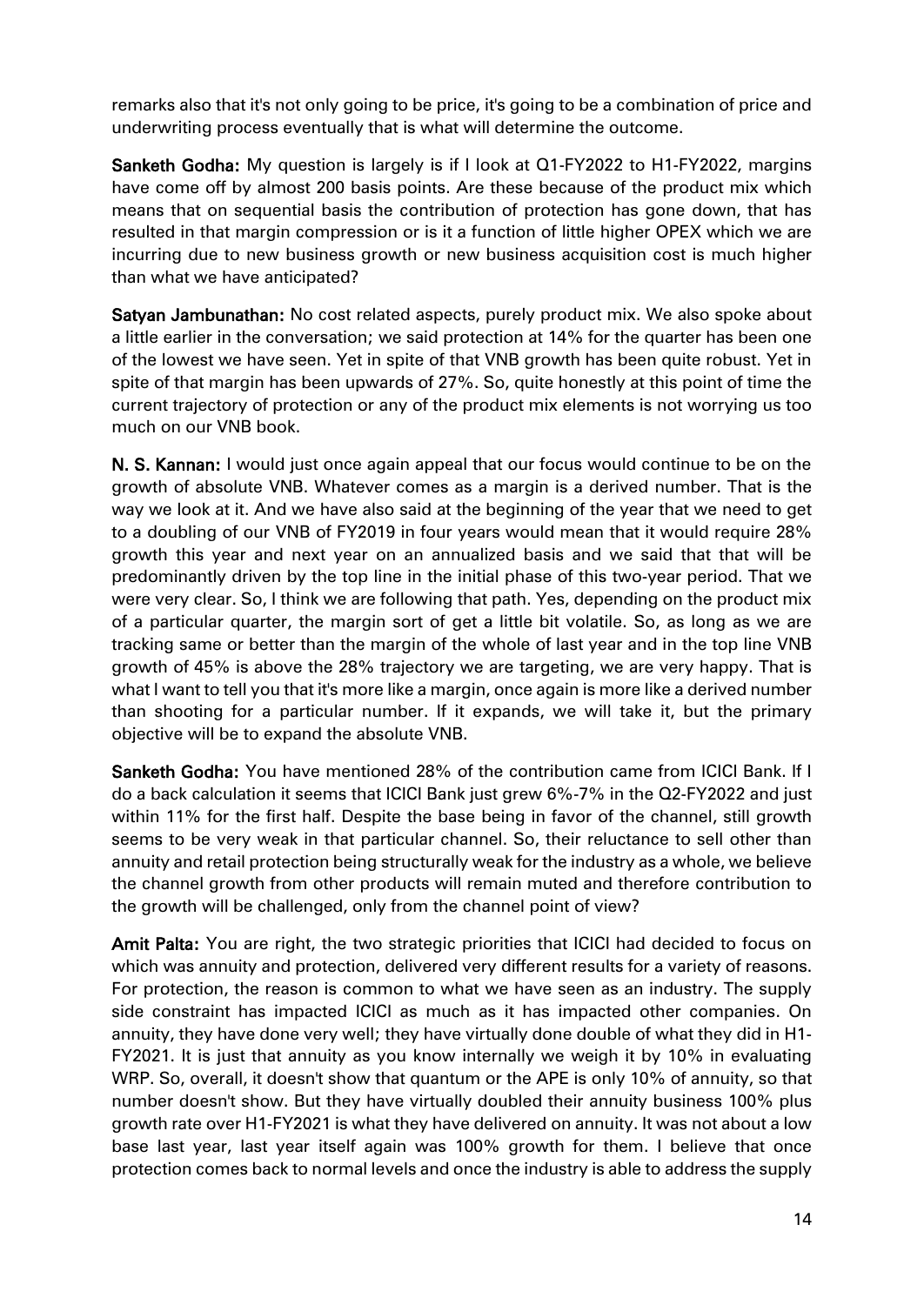side constraints, I do believe ICICI continuing to have a very dominant play in both these spaces which is protection as well as annuity.

Sanketh Godha: This is on a macro question point of view because we believe that if RBI is successful on liquidity from the system, the yield curve will become flatter than what it is right now. So, just wanted to understand the overall impact on EV because of the change in the shape of the curve? And second thing is that given how it will impact business and operations point of view especially the non-par business, because FRAs will not look as attractive as they were looking in the past. So, do you think the non-par business kind of product will get impacted because of the change in the shape in the curve?

Satyan Jambunathan: We've discussed this in the past as well. If the non-par yields become unattractive compared to other instruments such as fixed deposits, then from the past we have seen that participating business becomes more popular. So, you may very well see a switch in mix between the two. Overall non-linked savings I wouldn't be worried. We do look at it as a pool which may shift from one to the other. In response to your first question on impact of shift in yield curve on EV, I think that's a very tough one to answer, because a non-parallel shift what part of the curve will shift, by how much is very hard to call, and effectively the impact on EV will come from my cash flows and which part of the yield curve there is a greater weight of cash flows. So, what we try to provide is a parallel shift sensitivity. Non-parallel shift is going to be very hard to estimate because the flattening may happen because the long end becomes shorter or flattening may happen because the short end becomes higher. I don't quite know what the answer is going to be. So, that's something that we'll have to wait and see how it plays out.

Sanketh Godha: Assuming at the short end, the yields will be flattening, then likely impact?

Satyan Jambunathan: Then I don't think it will impact the EV in any material fashion.

Nitin Agarwal: A couple of questions like firstly we have reported  $\bar{\tau}$  3.6 billion of COVID claims in the quarter which is like 30% lower than the first quarter; however, like a few insurers and our interaction suggested for elevated claims, which can be potentially higher than the first quarter. So, based on your assessment, have we outperformed the industry in terms of claims or the decline that we have seen is going to be there for others as well?

Satyan Jambunathan: The only thing that I can say is that if I provided fully for all notifications in Q1-FY2022, Q2-FY2022 cannot be higher than Q1-FY2022. If I have not fully provided for notifications in Q1-FY2022, I can assure you Q2-FY2022 will be more than Q1- FY2022.

Nitin Agarwal: The second is on the EV growth like embedded value growth over the first half has been close to 4% and I understand the higher provisioning and the losses that we took in the first quarter has dragged this growth. So, if you can provide some colour as to how this is trending over the second half to form a better view like on the full year growth?

Satyan Jambunathan: I would suggest you look at the VIF growth because the networth growth would be depressed by all of this. The VIF growth is more indicative of the way the longer-term trajectory will be. If I were to look at VIF growth from over a 12-month period, the 12-month period VIF growth was more like 26%. So, for the half year my VIF growth was 8.7%, close to 9%. If I were to annualize that I think that's quite a healthy growth rate of VIF. As the networth issues go behind us from the COVID and COVID provision point of view, that should stabilize. Of course, there was also some positives from the market at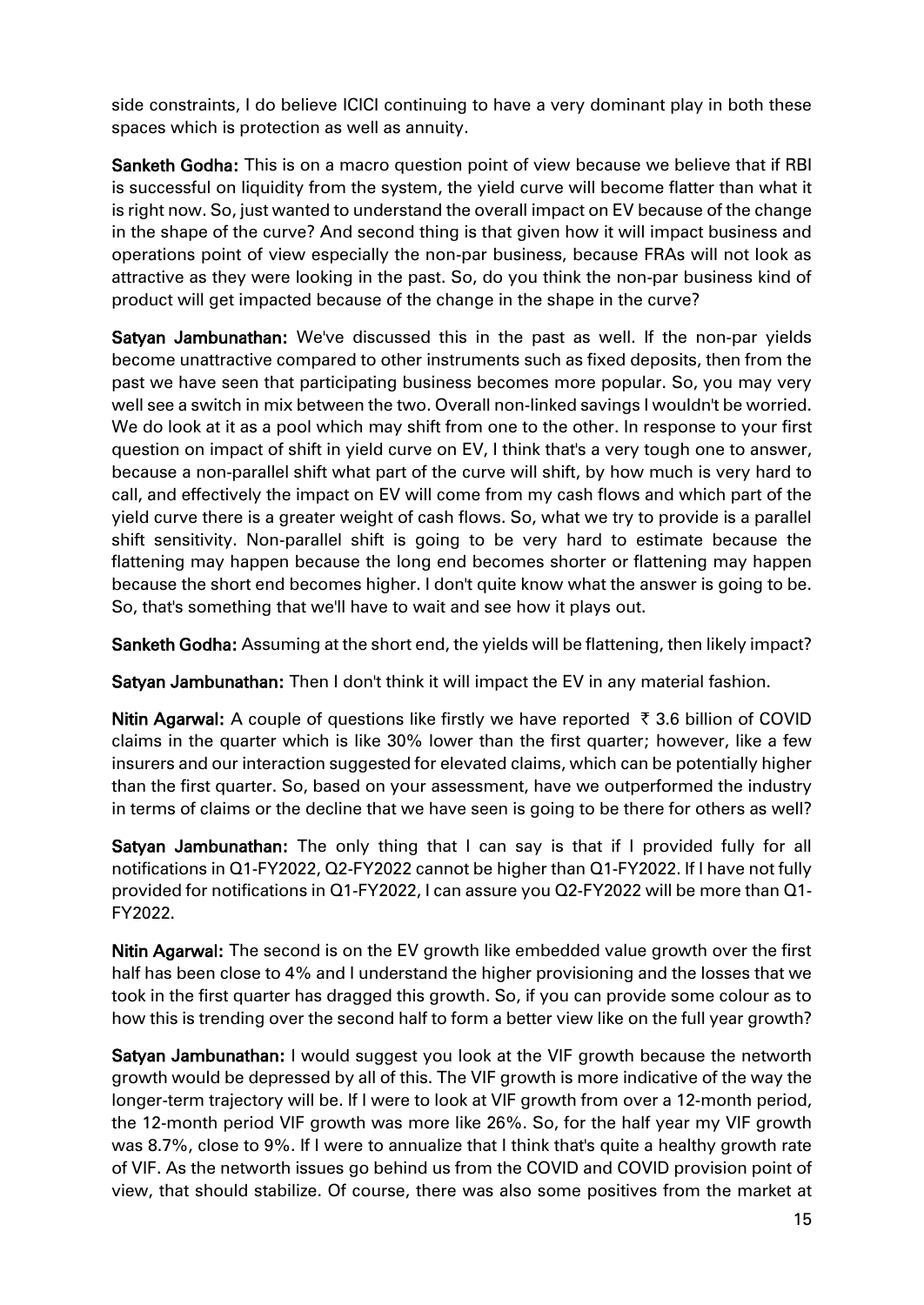this point of time. Also, you have to keep in mind that in the first quarter we paid out a dividend of  $\bar{\tau}$  2.87 billion. All of those will not be recurring into the second half of the year. As it is we have seen profit for the second quarter. No dividend outgo is expected in the next two quarters. And if profit comes through in the next two quarters, even the networth will see a reasonable growth. So, EV growth I am quite happy about. I tend to look at it more from the point of view of VIF growth because that is what is going to feed into my future profit pool.

Shyam Srinivasan: The first one is on M&A. We've seen one of your peers actually announced one. So, just want to understand how you're looking at M&A, what are the white spaces if at all that we are looking at, where we would like to look at any targets potential?

Satyan Jambunathan: M&A is always on the card. The key considerations for us are one, lasting distribution advantage, there are certain channels which give you a short-term distribution advantage that may not be very valuable, a long-term lasting distribution advantage such as a bank or a corporate distributor is very valuable. Second is a reasonable price that it may come with. So, these are two things that we are always looking for. If it comes by we are happy to look at it.

Shyam Srinivasan: If you've been looking those deals out there you think or is there a valuation hurdle if you can give us some color on how the M&A market at least is?

Satyan Jambunathan: Right now, I don't think there are any sustainable distribution opportunities that are in play.

N. S. Kannan: Which will survive the M&A.

Satyan Jambunathan: So, there are a few smaller ones which are there but we are not seeing any of those is giving a lasting distribution advantage.

Shyam Srinivasan: I think in your opening remarks you talked about the synergies between the annuity business and the pension fund management business. Can you just outline us and help us understand how this can kind of propel growth for the annuity front?

Amit Palta: We believe that our pension fund company right now is in the process, ever since they have become a POP, where they have started acquiring NPS accounts themselves, they have become a very significant player in getting more and more subscribers under NPS. What we believe is synergy as an opportunity for us is when these NPS subscribers will start reaching the maturity where they will start looking at annuity as a proposition for them. That is where close working with a life insurance company. Both the teams can work together to convert and give composite solutions to the customers who will probably do accumulation through NPS platform and will then culminate it into an annuity product from a life company. As you know that annuity products are exclusively sold through life insurance companies only, that is where the synergy lies. We also see the opportunity that ICICI Bank which themselves also is in POP, they can contribute to more and more number of NPS subscribers joining the fray. And we do believe that with the current under penetration with the pension assets being only 2%-3% of the overall GDP, we do believe that this accumulation over a period of time will convert into a huge opportunity for the industry on what will open up as annuity opportunity offered by all life insurance companies.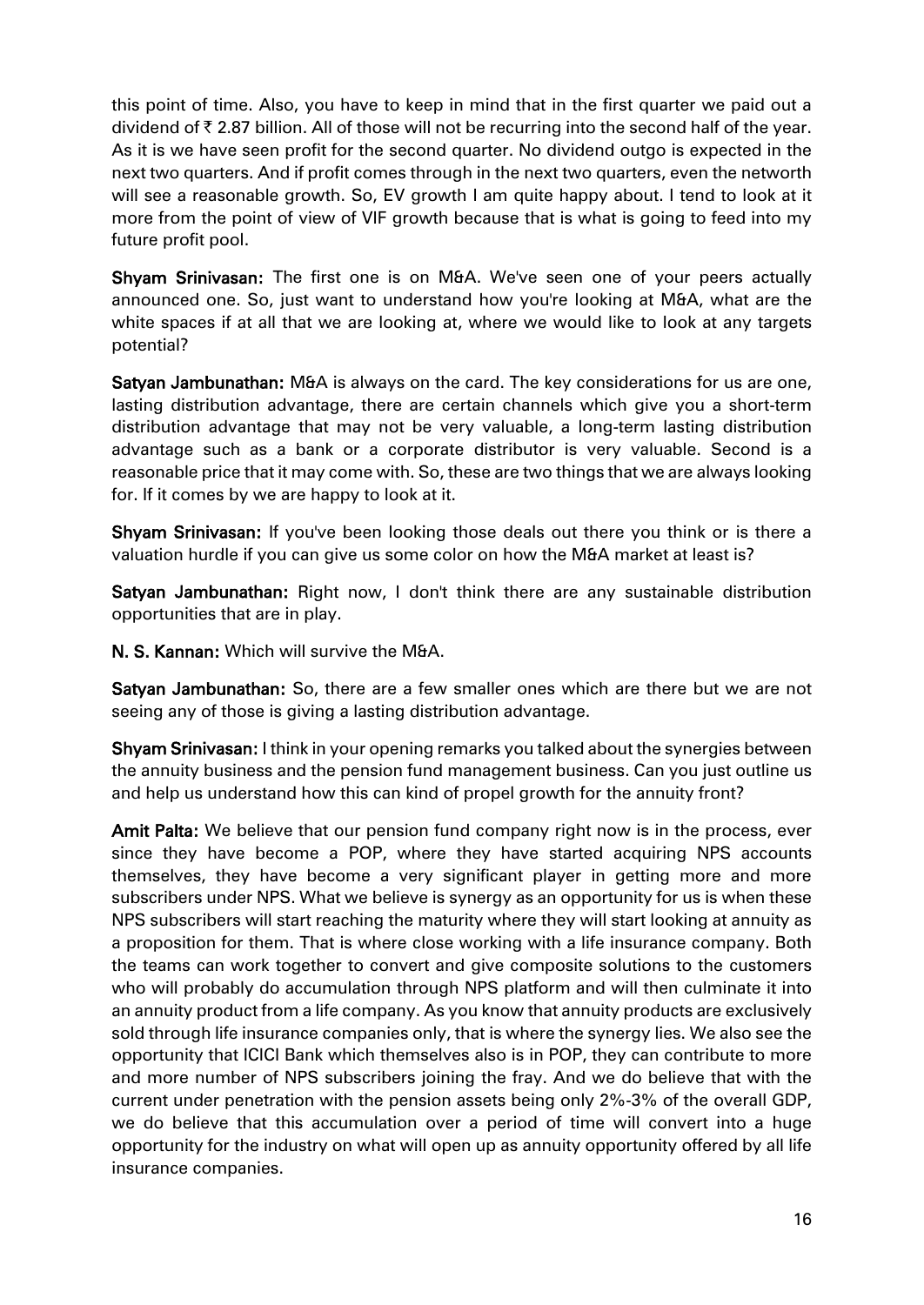Dhaval: If you can throw some colour on, while you said the annuity business has grown in the bank environment, how does it shape up with the other environment like partnership distribution, ICICI, other banks agencies, our group business, superannuation piece, so while we have doubled the business, if you can give some color in terms of different flavors while ICICI Bank has grown 100%, how the other form of business kicks in into groups, retail and into a different channel?

Amit Palta: On the retail side our investment in annuity is actually quite well-rounded and is focused right across channels. And understand the start point of our focus on annuity was the time when we changed our target segment from only a retired customer to a customer who's nearing retirement. That is what opened a new customer segment for us which is typically a customer in age band of around 48 to 58 years. That is when the customer starts thinking of retirement and that is where we launched our new product offering last financial year which offered a deferred proposition to the customer where he could start planning for annuity well in advance and that opened opportunity. And this is one traction that we are seeing building right across channels. So, there is no bias. ICICI of course is growing at double the rate but then there are other channels as well who are matching up with the growth rate that ICICI Bank is delivering. Our agency business for instance is also for last couple of quarters doubling their business on annuity. Just to give you some colour, today of the overall annuity that we sell, a good one-third of our annuity actually comes from this customer segment, which is 48-50 years age band which earlier was not considering annuity as a proposition.

Dhaval: You answered my next question. My next question was on the lines of what is the percentage of deferred annuities that you offer. Fair enough. Thanks a lot that gives me a perspective.

Rishi Jhunjhunwala: On the protection side between retail, GTI and credit, since early part last year, are we done with one round of pricing hikes from the reinsurers or has any section seen dual hikes also?

Satyan Jambunathan: Retail protection saw price hike at least for us last July. Group protection saw a hike from us during this financial year in May, June and July. We haven't seen a second hike on any category so far in the last 18-months.

Rishi Jhunjhunwala: But you will be doing one on the retail side I guess now?

Satyan Jambunathan: So, like I said before, the reinsurer has given us notice of change in rates. Exactly how that will translate, we have to figure out. It may very well translate into a rate increase towards the later part of this financial year.

Rishi Jhunjhunwala: When you mentioned group, you're referring to both GTI and credit protect?

Satyan Jambunathan: That's correct

Rishi Jhunjhunwala: Can you give some sense in terms of what would be the margin differential between say your GTI business versus credit protect or would it be roughly similar?

Satyan Jambunathan: We have not given that out publicly.